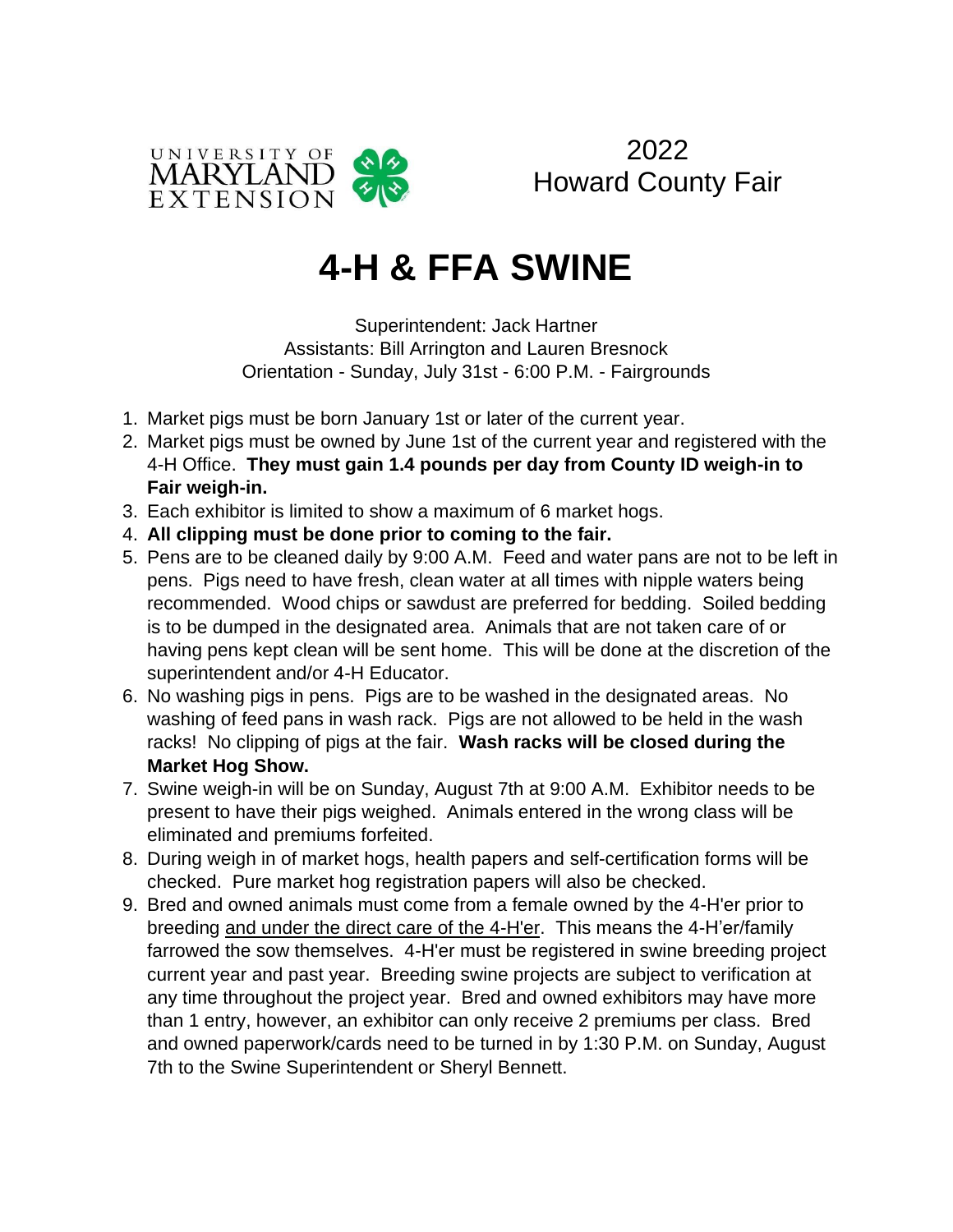# **4-H & FFA SWINE – Cont.**

- 10. Pairs paperwork must be turned in by 1:30 P.M. on Sunday, August 7th. Only one pig from a pair entry may be shown as an individual. There cannot be more than a 20 pound difference between individuals in a pair.
- 11. Breeding hog registration papers must be checked in with a Swine Superintendent by 8:00 P.M. on Sunday night.
- 12. The selection of sale animal numbers will be done at 1:30 P.M. on Sunday in the "lean to" area between the show ring and barn. The line will extend towards the wash rack instead of the roadway between barns. If you do not draw a number you will be assigned a number from the remaining sale numbers.
- 13. Showmanship classes may be combined based on number of eligible exhibitors in an age division.
- 14. Pigs may only be shown in 1 division, either market or breeding, not both.
- 15. There will be purebred market hog classes offered. In order for an individual breed class to be offered there must be a minimum of 8 animals exhibited in that breed. All breeds with less than 8 animals will show in the AOB (All Other Breeds) class in the purebred show.
- 16. Pigs are to be fitted with water only! No foreign substances are allowed. This includes on the skin or internally. No icing of pigs and no aerosol sprays.
- 17. Refer to General Rules
- 18. Rate of Gain ties will be broken on the lowest starting weight.
- 19. Market hogs that do not make minimum Rate-of-Gain (1.4 pounds per day) Market Exhibition classes will be conducted at the start of the Market Hog Show. Hogs in the Market Exhibition classes are not eligible to compete in Champion classes and are not eligible for the 4-H Livestock Sale.

**4-H Special Awards sponsored by:** Jeff & Mary Alexander, Sheryl Bennett & Kendall Dowdy & Parker Dowdy, Lauren Bresnock, Mr & Mrs Larry Bresnock & Family, The Boeh Family, John & Darlene Bouma, Retired Bouma Show Pigs, Brendel Farms, Inc., Justin and Amy Brendel, Darla and George Church, Jr and Family, The Clark Family, Dayton 4-H Club, Farm & Home Service, Farmers Coop Assn, Inc., The Feaga Family, Mike and Jandell Haines, The Hartner Family, Dale and Jan Hough, Howard County Beef Club, Howard County EAC, Maryland Pork Producers Association, The Moxley Family - Dawn Acres, Susan Moxley, The Miller Family, The Jerry Orndorff Family, Parrs Ridge Farm, Rural Rhythm Farm, Eylse and Kinsley Schafer, Spring Mill Farm, David and Lynne Thomas, Gloria Thorne, Triple Creek Farm and J.G. & Laura Warfield & Family.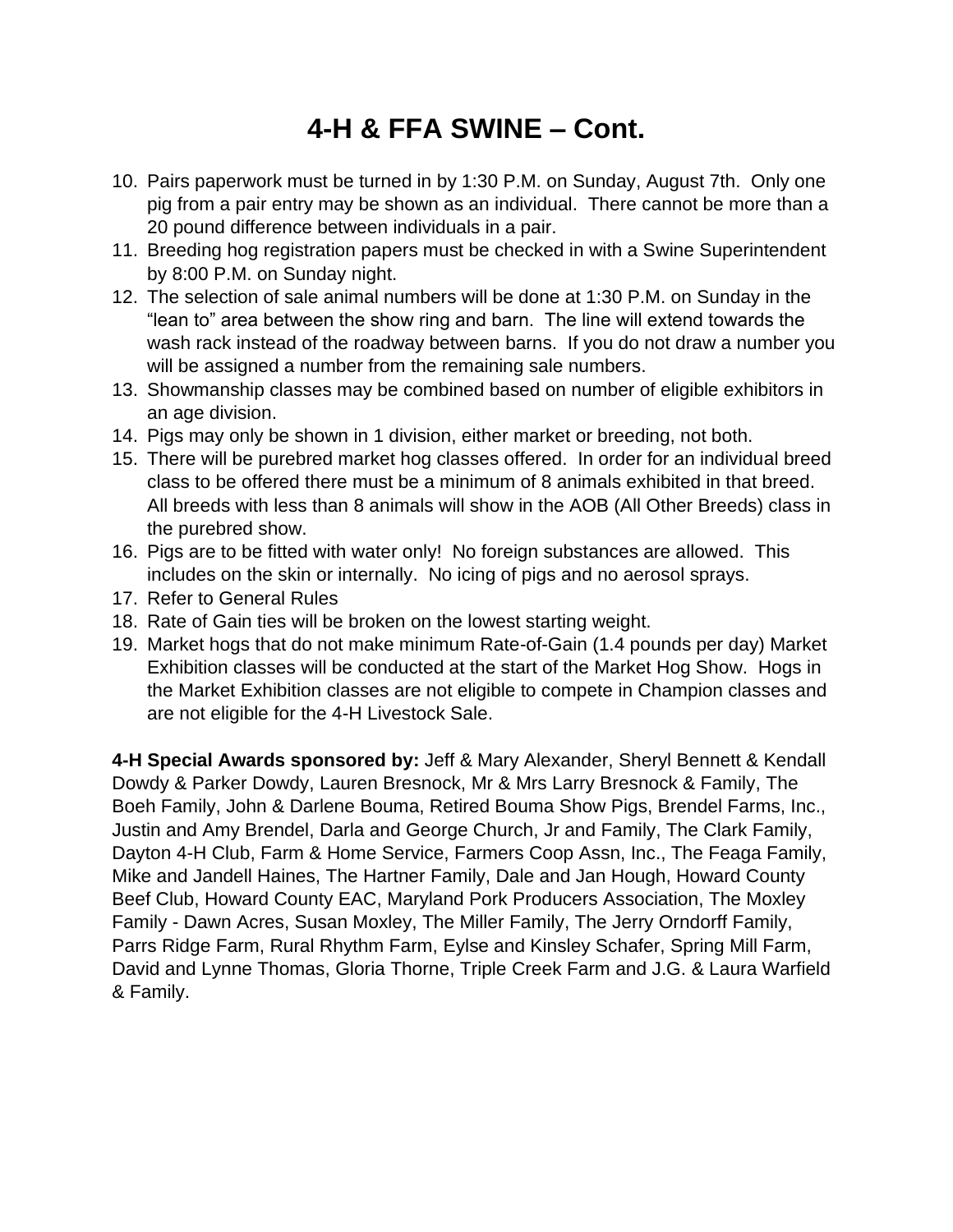### **YL-O - 4-H & FFA MARKET SWINE**

Showmanship Contest - Tuesday, August 9th - 9:00 A.M. Market Hog Show - Tuesday, August 9th - 4:00 P.M. Premiums: Classes 1-6, 8-11, 13-16 20 18 16 14 12 10 Rest of the class Classes 7, 12, 17-18, 25-26 RIBBON Classes 19-21 7 Participation Class 22-27 16 15 14 13 12 11 10 9 8 7 Classes 30-32 15 14 12 10 9 7 5 Classes 18-29, 33-34, 69-70 RIBBON & BANNER Classes 35-68 16 15 14 13 12 11 10 9 8 7 - rest Class 71 25 23 21 19 17 15 13 11 9 6 5 4 3 2 **CLASSES:** 1. Showmanship, Senior 18 2. Showmanship, Senior 17 3. Showmanship, Senior 16 4. Showmanship, Senior 15 5. Showmanship, Senior 14 6. Showmanship, Senior 1<sup>st</sup> year 7. Senior Champion Class 8. Showmanship, Intermediate 13 9. Showmanship, Intermediate 12 10. Showmanship, Intermediate 11 11. Showmanship, Intermediate 1<sup>st</sup> year 12. Intermediate Champion Class 13. Showmanship, Junior 10 14. Showmanship, Junior 9 15. Showmanship, Junior 8 16. Showmanship, Junior 1<sup>st</sup> year 17. Junior Champion Class 18. Grand Champion Showman 19-21. Market Exhibition Classes 22-27 Bred & Owned Market Hog 28. Champion Bred and Owned Market Hog 29. Reserve Champion Bred and Owned Market Hog 30-32. Market Hog Pair Classes 33. Grand Champion Pair 34. Reserve Grand Champion Pair 35-68. Individual Market Hog Classes 69. Grand Champion Hog 70. Reserve Grand Champion Hog 71. Rate-of-Gain - 15 places